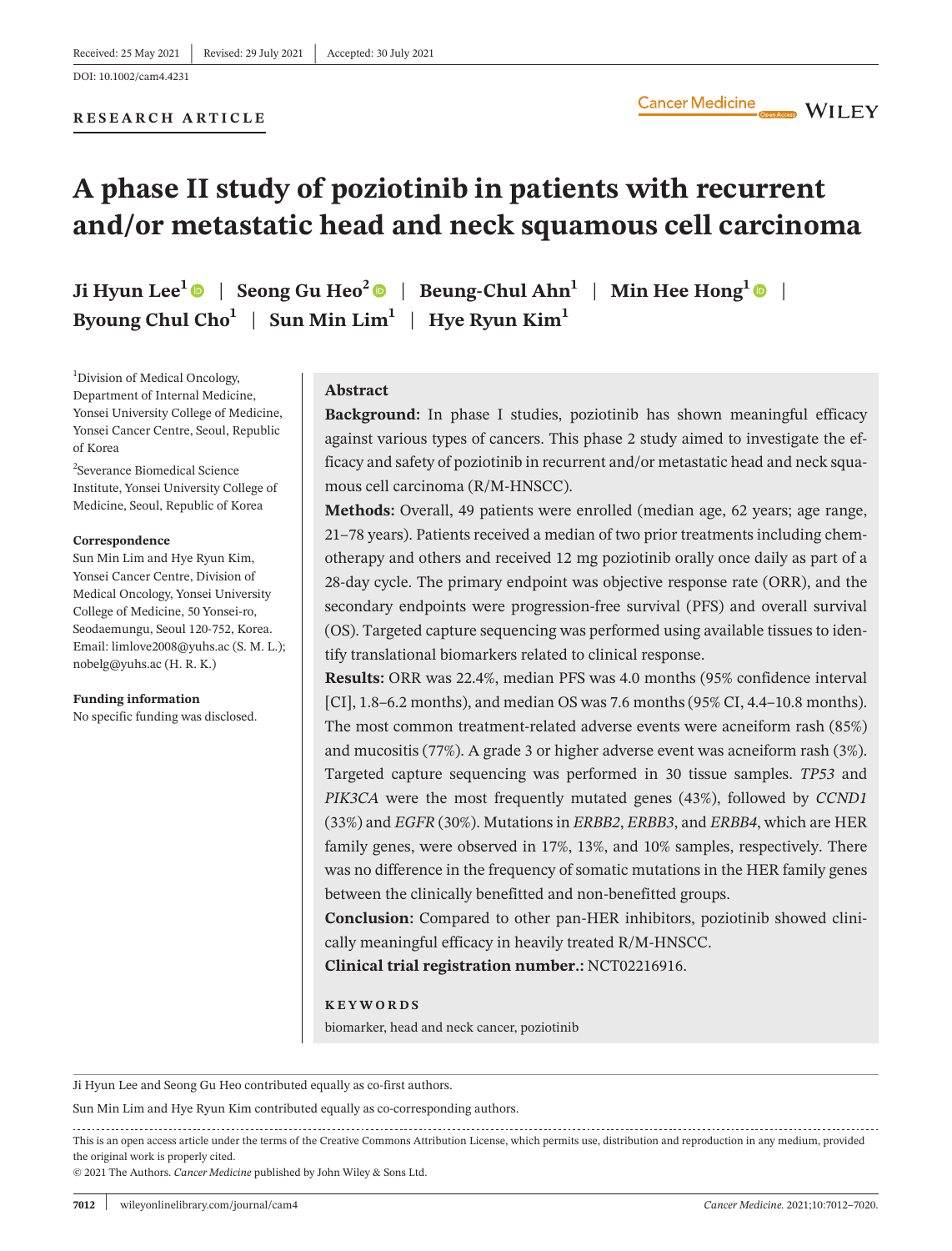**1** | **INTRODUCTION**

Head and neck squamous cell carcinoma (HNSCC) is the sixth most common cancer worldwide.<sup>1,2</sup> Even in advanced disease, cure is possible through multi-modality therapy. However, recurrent and/or metastatic HNSCC (R/M-HNSCC) has poor prognosis, with a median survival of  $6-10$  months<sup>3,4</sup> and 50–60% patients develop locoregional or distant recurrence within 2 years.

Epithelial growth factor receptor (EGFR) is frequently overexpressed in HNSCC and is associated with poor prognosis.<sup>5</sup> The relationship between the EGFR signaling pathway and tumor survival is well known, as demonstrated in several studies. EGFR targeted therapies, especially cetuximab, show clinical anticancer effects in HNSCC.<sup>3</sup> In the EXTREME study, when 5FU and cetuximab were added to platinum chemotherapy as the primary drug, the median OS was 10.1 months compared with 7.4 months when only 5FU and platinum chemotherapy were used.<sup>6</sup> However, cetuximab is the only approved targeted agent for HNSCC, with a response rate of 10–15% in patients with  $R/M$ -HNSCC.<sup>7</sup>

Anti-programmed cell death 1 (PD-1) agents, including pembrolizumab and nivolumab, were recently approved for HNSCC that is refractory to platinum-based therapy.8-10 In the Keynote-048 trial, pembrolizumab and pembrolizumab +platinum drug +5-FU were used as a new first-line standard of treatment for R/M-HNSCC.<sup>11</sup> However, the objective response was modest, and more effective treatment strategies are needed. In addition to immunotherapy, novel targeted therapies, such as tyrosine kinase inhibitor (TKI), should be developed.

Genomic characterization of HNSCC has recently been reported, and amplification of receptor tyrosine kinases, including *EGFR* and *ERBB2*, was commonly identified in HPV-negative HNSCC.12 The amplification of *EGFR* was reported in 15% cases and that of ERBB2 was reported in 5%, making these the most common gene amplifications. Therefore, *EGFR* and *ERBB2* remain viable therapeutic targets for patients with HNSCC.<sup>12</sup>

Poziotinib (HM781-36B) is an irreversible pan-HER TKI that targets EGFR, HER2, and HER4.<sup>13</sup> It binds to the HER family of tyrosine kinase receptors and blocks downstream signaling pathway. Therefore, given the public genomic data that EGFR and ERBB2 play an important role in the carcinogenesis of HNSCC, we attempted to administer poziotinib to patients to examine its efficacy and tolerability. In phase I clinical trials, poziotinib showed notable clinical activity against various types of solid tumors.<sup>13,14</sup>

In this study, we aimed to demonstrate the efficacy and safety of poziotinib in heavily treated R/M-HNSCC and identify translational biomarkers related to clinical response to poziotinib.

# **2** | **MATERIALS AND METHODS**

#### **2.1** | **Study design**

This study was a single-center, phase II trial of poziotinib monotherapy in R/M-HNSCC patients who exhibited disease progression after platinum-based chemotherapy or were not eligible for platinum-based chemotherapy (ClinicalTrials.gov Identifier: NCT02216916). The objective response rate (ORR) was the primary endpoint, whereas progression-free survival (PFS), OS, and the safety profile of poziotinib therapy were the secondary endpoints.

This study was approved by the Institutional Review Board of Severance Hospital (4–2013–0794). The study conforms to the principles for research outlined in the Declaration of Helsinki. Written informed consent was obtained from all patients before study enrolment.

# **2.2** | **Study population**

The subjects were histologically confirmed R/M-HNSCC patients in Yonsei Cancer Center. Patients were eligible for enrolment if they were aged above 20 years, with an Eastern Cooperative Oncology Group performance status (ECOG-PS) of 0 to 1, with at least one measurable disease based on Response Evaluation Criteria In Solid Tumors (RECIST, version 1.1), with documented progression after platinum-based systemic chemotherapy, and with a life expectancy of at least 3 months were included. Chemotherapynaive patients who had inadequate renal function for platinum administration could be enrolled in the study.

Patients with more than three lines of previous palliative chemotherapy for R/M- HNSCC and previous EGFR tyrosine kinase treatments were excluded, except for those who had received cetuximab. Patients with nasopharyngeal cancer or symptomatic brain metastases were also excluded.

# **2.3** | **Treatment plan**

Patients were continuously treated with 12 mg oral poziotinib once daily until disease progression, death, or unacceptable adverse events (AEs). The duration of the treatment cycle was 28 days. Drug doses were held and/ or reduced for intolerable grade 2 or 3/4 adverse events. Up to two dose reductions was allowed (8 mg followed by 6 mg). If treatment was not resumed within 3 weeks, patients discontinued the study.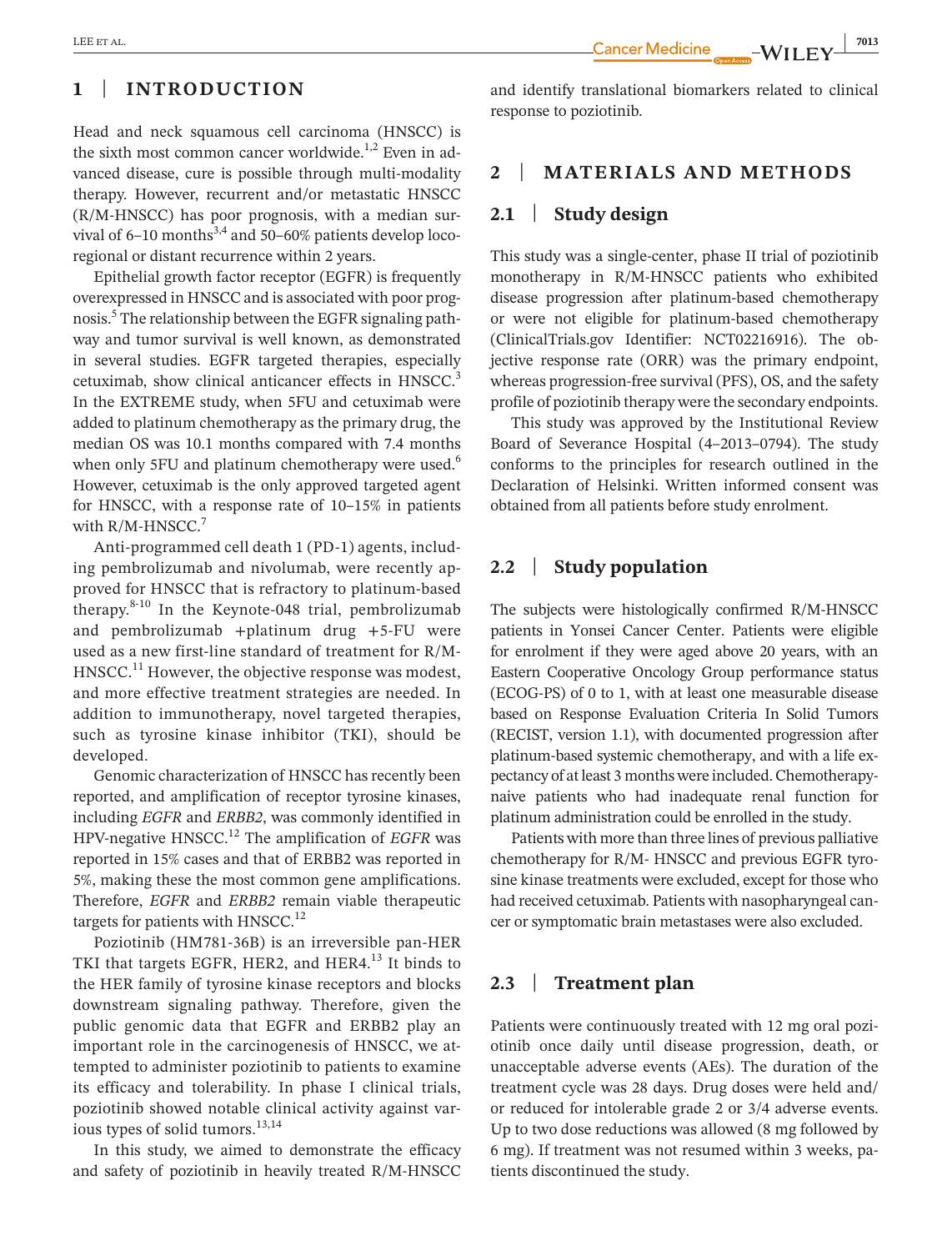# **2.4** | **Assessment**

Response evaluation was performed every 8 weeks after disease progression or when clinically indicated according to RECIST 1.1 guidelines. $^{15}$ 

Safety assessments included physical examination, evaluation of AEs, and laboratory tests on day 1 of each cycle. All AEs were documented according to the Common Terminology Criteria for Adverse Events version 4.03.16 Patients with clinical benefits were defined as those with  $PFS \geq 6$  months using poziotinib.

# **2.5** | **Somatic mutation and copy number alteration analysis**

Formalin-fixed, paraffin-embedded tumor tissues, and blood samples were prepared using the Agilent SureSelect Target Enrichment Kit (Agilent Technologies, Inc.). Targeted deep sequencing data were generated using Illumina NovaSeq 6000 (Illumina) with a read length of 101 bp and a mean depth of target regions of 1,000X. Read alignment and somatic mutation calling were performed using the DNA Pipeline of the Illumina DRAGEN Bio-IT Platform v3.6 (Illumina). Tumor somatic mutation annotation was performed using Oncotator v1.9.9.0. Somatic copy number alterations (SCNA) were called using CNVkit v0.9.5. A combined somatic mutation and SCNA oncoplot was drawn using ComplexHeatmap v2.4.3. Copy number alterations were defined as copy number amplifications (copy number >5) and copy number deletions (copy num $ber = 1$  or 0).

# **2.6** | **Statistical rationale for the study design**

Statistical design was carried out according to Fleming's one-stage design. The null hypothesis (P0) with a 5% significance level that the ORR is ≤5% versus the alternative hypothesis (P1) that the ORR is  $\geq$ 15% was evaluated. Forty-four response-evaluable patients were required to provide an 80% power to reject P0 when the true ORR was 15%. With a 10% follow-up loss rate, a total of 49 patients were required.

PFS was defined as the time from the start date of poziotinib to progression or death from any cause, and OS was defined as the interval from the start date of poziotinib therapy to death from any cause. PFS and OS were evaluated using the Kaplan–Meier curve and were compared using log-rank test. All statistical analyses were performed using SPSS version  $25.0^{17}$ 

#### **TABLE 1** Baseline characteristics  $(N = 49)$

| Characteristic     | Patients, n (%) |  |
|--------------------|-----------------|--|
| Sex                |                 |  |
| M                  | 36(73.5)        |  |
| F                  | 13(2.5)         |  |
| Age, y             |                 |  |
| Median(range)      | $62(21-78)$     |  |
| Smoking history    |                 |  |
| Never smoker       | 20(40.8)        |  |
| Smoker, pack-years |                 |  |
| $\leq 10$          | 3(6.1)          |  |
| >10                | 26(53.1)        |  |
| Primary site       |                 |  |
| Oral cavity        | 14(28.6)        |  |
| Oropharynx         | 14(28.6)        |  |
| Hypopharynx        | 7(14.3)         |  |
| Larynx             | 8(16.3)         |  |
| Ethmoid sinus      | 2(4.1)          |  |
| Maxillary sinus    | 4(8.2)          |  |
| Locoregional       | 16 (32.7%)      |  |
| Distant            | 13 (26.5%)      |  |
| Both               | 20 (40.8%)      |  |
| 1                  | $11(22.4\%)$    |  |
| 2                  | 15 (30.6%)      |  |
| $\geq$ 3           | 23 (46.9%)      |  |
| $\overline{0}$     | 3(6.1)          |  |
| 1                  | 17(34.7)        |  |
| >2                 | 29 (59.2)       |  |
| Prior treatment    |                 |  |
| None               | 0(0.0)          |  |
| Chemotherapy alone | 3(6.1)          |  |
| Radiation alone    | 1(2.0)          |  |
| Surgery alone      | 2(4.1)          |  |
| Surgery +RT        | 0(0.0)          |  |
| Surgery +CT        | 3(6.1)          |  |
| Radiation +CT      | 8(16.3)         |  |
| Surgery $+RT + CT$ | 32(65.3)        |  |

# **3** | **RESULTS**

# **3.1** | **Patient characteristics**

From July 2014 to March 2020, a total of 49 patients were enrolled. Patient demographics are listed in Table 1. The median age was 62 years (age range, 21–78 years). The number of male patients was 36 (73%). Patients who never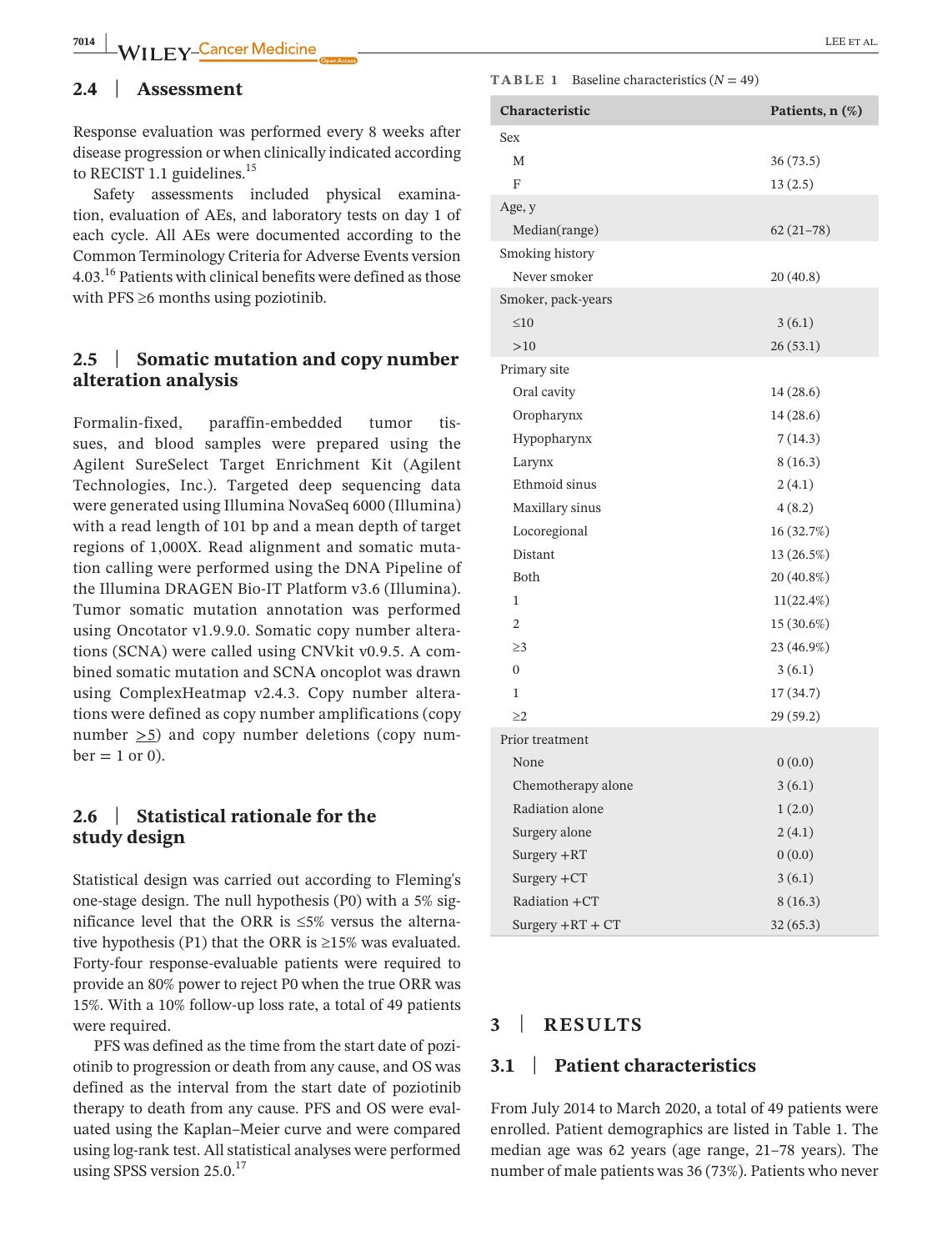smoked accounted for 41% cases, and among smokers, those with a smoking history of more than 10 years accounted for 53%.

The most common sites of the primary lesion were the oral cavity (28.6%) and oropharynx (28.6%). Furthermore, 41% of patients had both loco-regional and distant disease in at least three organs. Three patients (6%) received poziotinib as the first-line treatment because of borderline impairment of renal function. About two-thirds (65%) of patients underwent all treatment modalities including surgery, chemotherapy, and radiotherapy before enrolment.

# **3.2** | **Efficacy and treatment delivery**

The response of 49 patients was evaluated (Table 2). Five patients were not evaluated because of early withdrawal. In addition, 22.4% patients (11/49) showed partial response (PR), 53.1% (26/49) showed stable disease (SD), and 14.3% (7/49) had progressive disease (PD) as the best response (Figure 1). The median duration of treatment was 23.1 weeks (95% CI, 13.5–32.7 weeks). The reasons for treatment discontinuation were disease progression (n = 34, 69%), patient withdrawal (n = 7, 14%), unacceptable toxicity ( $n = 3, 6\%$ ), and death  $(n = 5, 10\%).$ 

With a median follow-up of 7.6 months (95% CI, 8.1– 14.3 months), the median PFS was 4.0 months (95% CI, 1.8–6.2 months) and the median OS was 7.6 months (95% CI, 4.4–10.8 months) (Figure 2). Median duration of response was 8.3 months (95% CI 8.1–12.2 months). Among previous chemotherapy regimens, platinum-based chemotherapy accounted for 72% cases. Patients had also received atezolizumab, durvalumab, M7824, nivolumab, and tremelimumab. Two patients had received PI3K inhibitors (buparlisib and alpelisib) in other clinical trials.

**TABLE 2** Best response by treatment  $(N = 49)$ 

| <b>Characteristic</b>      | Patients, $n$ $(\%)$ |  |  |
|----------------------------|----------------------|--|--|
| Best response              |                      |  |  |
| Complete response          | 0(0.0)               |  |  |
| Partial response           | 11(22.4)             |  |  |
| Stable disease             | 26(53.1)             |  |  |
| Progressive disease        | 7(14.3)              |  |  |
| Not evaluated <sup>a</sup> | 5(10.2)              |  |  |
| Best overall response rate |                      |  |  |
| 95% CI                     | $22.4\%$ (13.0–35.9) |  |  |

Abbreviation: CI, confidence interval.

<sup>a</sup>Response was not evaluable in five patients because of withdrawal from the study.

Previous chemotherapy regimens administered are described in Supplementary Table 1.

# **3.3** | **Safety**

As for treatment-related AEs, 48 patients were assessed (Table 3). AEs were mainly grade 1–2 and easily manageable. The most common AEs were acneiform rash (85%) and mucositis (77%). Grade 3 AEs occurred in five patients. Grade 3 acneiform rash occurred in two patients, grade 3 fatigue in one patient, grade 3 mucositis in one patient, and grade 3 lung infection in one patient.

In total, 22 (45.8%) and 16 (33.3%) patients underwent dose reduction to 8 and 6 mg due to AEs, respectively. Common AEs responsible for dose reduction were acneiform rash and mucositis. Four (8.3%) patients discontinued poziotinib therapy due to toxicity, two patients due to skin rash, and others due to lung infection.

# **3.4** | **Detection of somatic aberrations**

Biomarker analyses were available for 30 patients (Figure 3A). Baseline biopsy was not mandatory in this trial, and 14 patients had no archival tissues for biomarker analysis. Target capture sequencing identified a total of 820 point mutations, 6 insertions, and 17 deletions, but in this report, we presented the alterations of the 18 genes previously implicated in the TCGA HNSCC database.<sup>12</sup> The median sequencing depth in the target regions was greater than 1,000X. The frequency of somatic mutations is illustrated in Figure 3. *TP53* (*R282W*, *R273C*, *R248G*, *G245V*, *Y205C*, *H193R*, *R175H*, *E11Q*) and *PIK3CA* (*N345I*, *R832L*) were the most frequently altered genes (43%) followed by *CCND1* (*E70\**) (33%) and *EGFR* (*P518L*, *R574L*, *P753Q*, *R836S*, *P848Q*, *G901W*) (30%). Alterations in *ERBB2* (*R978S*), *ERBB3* (*G623E*, *R1173W*), and *ERBB4* (*L713W*, *R393L*, *W10L*), which are HER family genes, were observed in 17%, 13%, and 10% patients, respectively (Figure 3B). Detailed mutation profiles are summarized in Table S3.

Most DNA copy number amplifications and deletions were also observed in genes involved in cell cycle (*CDKN2A* and *CCND1*), receptor tyrosine kinase (*FGFR1*, *EGFR*, and *ERBB2*), and genes related to proliferation (*PIK3CA*). Copy number amplifications were observed in *PIK3CA*, *EGFR*, *ERBB2*, *MYC*, *DDR2*, and *FGFR1*, whereas copy number deletions were observed in *TP53*, *FGFR3*, *CDKN2A*, *HRAS*, *FGFR2*, *PTEN*, and *PIK3R1* (Figure 3A,B).

Additional clinical information on tissues used for target capture sequencing is provided in Table S2.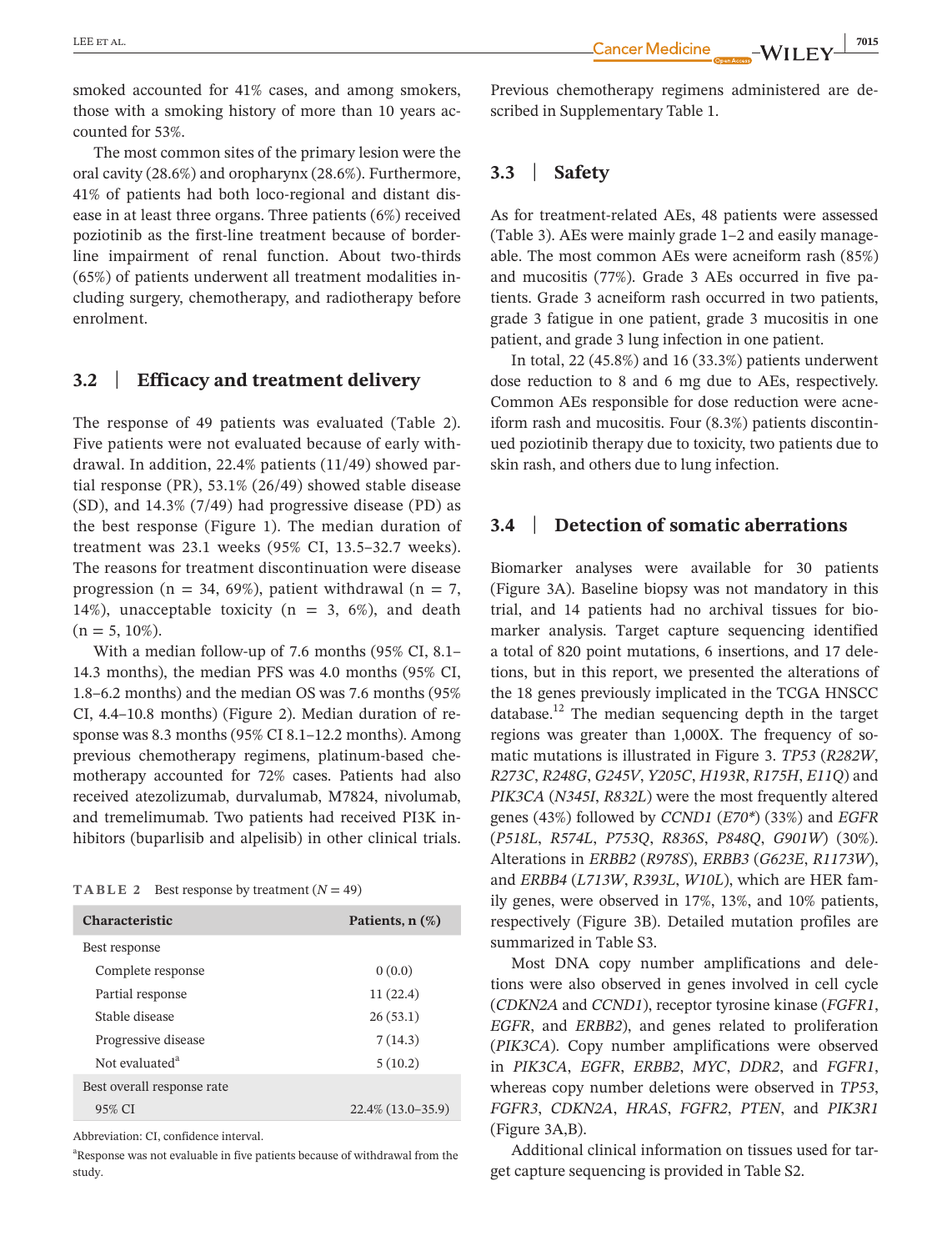



**FIGURE 1** Best response for target lesions by patient, based on maximal percentage changes from the baseline (*N* = 44). Of 49 patients, 5 were excluded from this analysis because follow-up imaging was not available



**FIGURE 2** Kaplan–Meier curves of PFS (A) and OS (B) (*N* = 48). PFS, progression-free survival; OS, overall survival

# **3.5** | **Association of somatic alterations with clinical outcomes**

Kaplan–Meier curves of median PFS (4.0 months) and OS (7.6 months) are shown in Figure 1. There was no difference in the frequency of somatic mutations in *EGFR*, *ERBB2*, *ERBB3*, and *ERBB4* between the clinically benefitted and non-benefitted groups. The median PFS (5.8 vs. 2.8 months; log-rank test,  $p = 0.180$ ; Figure 4A) and median OS (12.0 vs. 5.9 months;  $log-rank$  test,  $p = 0.093$ ; Figure 4B) were not different according to the presence of HER family gene mutations. Regarding other genetic alterations in the PIK3CA/Akt pathway, cell cycle machinery, and FGFR pathway, there was no statistical difference in survival according to the presence of alterations.

# **4** | **DISCUSSION**

We investigated the efficacy and safety of poziotinib in heavily treated R/M-HNSCC and identified translational

biomarkers related to clinical response to poziotinib. Characterization of somatic mutation, DNA copy number, and gene expression was performed.

Patients with HNSCC exhibiting disease progression after platinum-based chemotherapy have poor prognosis and limited treatment options.<sup>8</sup> Based on the results of the EXTREME study that showed overall survival benefits with no decrease in the quality of life, the research interest on EGFR inhibitors has increased.7

However, despite numerous research efforts targeting EGFR, drugs developed to date have shown limited activity in patients with HNSCC. Suppression of EGFR with tyrosine kinase inhibitors including gefitinib, erlotinib, and lapatinib showed a limited response.<sup>18-21</sup> As a single agent, cetuximab in R/M-HNSCC showed limited activity (ORR13%, time to progression of 70 days; ref.12).<sup>7</sup> The drug with higher ORR was followed by cetuximab and 500 mg of gefitinib. However, 500mg of gefitinib in R/M-HNSCC also reached only 10.6% ORR, 3.4 months PFS, and 8.1 months  $OS<sup>22</sup>$  In Phase 2 study with lapatinib, a competitive reversible inhibitor of EGFR and ERBB2, no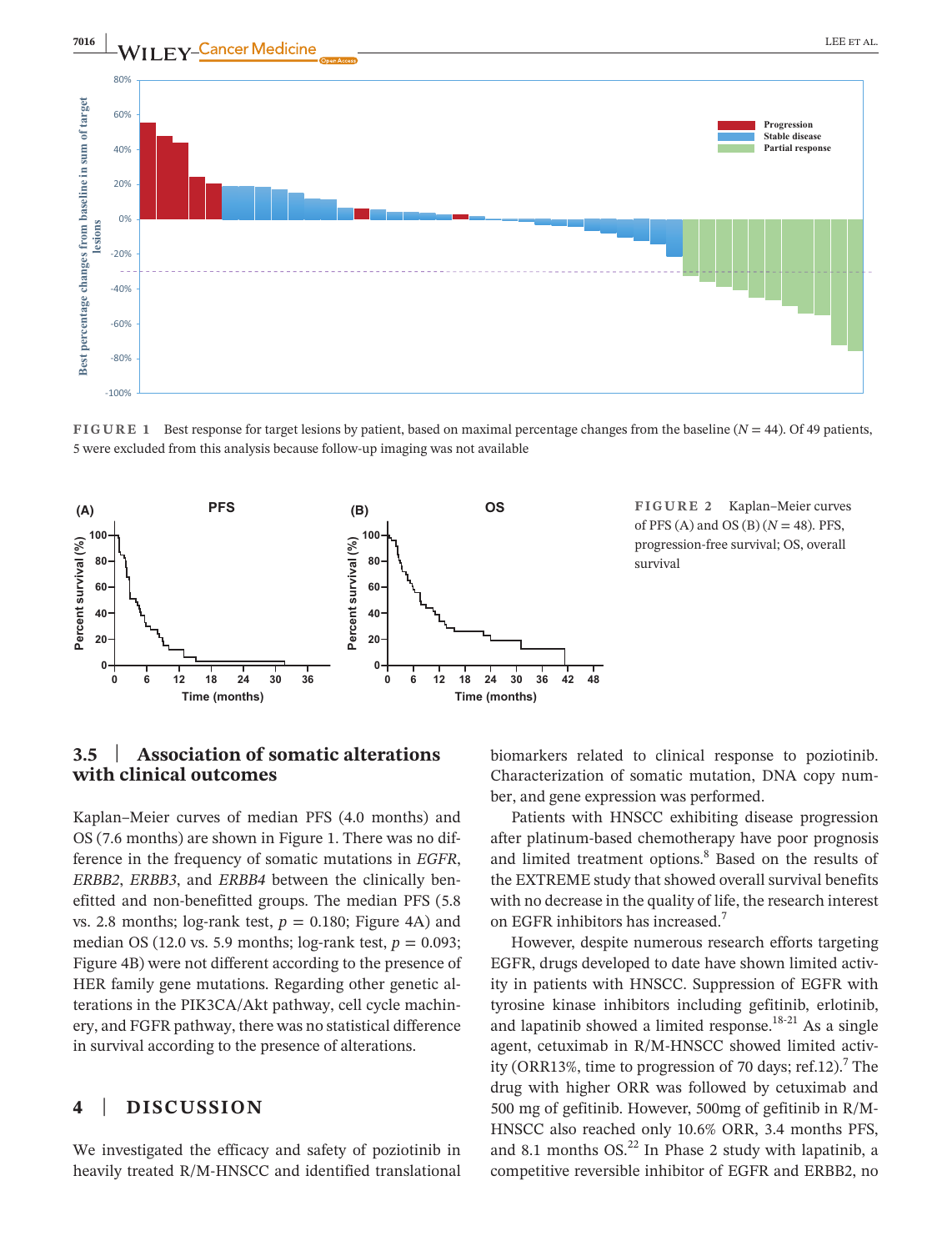#### **TABLE 3** Treatment-related AEs  $(N = 48)$

| <b>Toxicity</b>                      | All grades<br>patients, $n(\%)$ | Grade1,<br>2 patients, $n(\%)$ | Grade<br>3,4 patients, $n(\%)$ |
|--------------------------------------|---------------------------------|--------------------------------|--------------------------------|
| Rash acneiform                       | 41 (85%)                        | 39 (82%)                       | 2(3%)                          |
| Paronychia                           | 14 (29%)                        | 14 (29%)                       | $\Omega$                       |
| Pruritus                             | 12(25%)                         | 12(25%)                        | $\mathbf{0}$                   |
| Palmar-plantar<br>Erythrodysesthesia | 4(8%)                           | 4(8%)                          | $\mathbf{0}$                   |
| Fatigue                              | 12 (25%)                        | 11(23%)                        | 1(2%)                          |
| General weakness                     | 2(3%)                           | 2(3%)                          | $\boldsymbol{0}$               |
| Dry skin                             | 3(6%)                           | 3(6%)                          | $\mathbf{0}$                   |
| Conjunctivitis                       | 2(3%)                           | 2(3%)                          | $\boldsymbol{0}$               |
| Fever                                | $1(2\%)$                        | 1(2%)                          | $\overline{0}$                 |
| Lung infection                       | 1(2%)                           | $\overline{0}$                 | 1(2%)                          |
| Nausea                               | 4(8%)                           | 4(8%)                          | $\overline{0}$                 |
| Vomiting                             | 1(2%)                           | 1(2%)                          | $\overline{0}$                 |
| Weight loss                          | 3(6%)                           | 3(6%)                          | $\overline{0}$                 |
| Paresthesia                          | 1(2%)                           | 1(2%)                          | $\overline{0}$                 |
| Insomnia                             | 1(2%)                           | 1(2%)                          | $\boldsymbol{0}$               |
| Mucositis                            | 37 (77%)                        | 36 (75%)                       | 1(2%)                          |
| Diarrhea                             | 27 (56%)                        | 27 (56%)                       | $\overline{0}$                 |
| Gastrointestinal pain                | 1(2%)                           | 1(2%)                          | $\Omega$                       |
| Creatinine increased                 | 2(3%)                           | 2(3%)                          | $\boldsymbol{0}$               |
| Hyperkalemia                         | 1(2%)                           | 1(2%)                          | $\mathbf{0}$                   |

<sup>a</sup>One patient was not evaluable because of early withdrawal from the study.

complete or partial responses were observed, and stable disease was the best response.<sup>23</sup>

Poziotinib is considered a new treatment option as a promising TKI in carcinomas with *EGFR* mutations.<sup>24</sup> Compared with previous studies on EGFR TKIs, our study showed comparable data with the ORR of 22.4%, median PFS of 4.0 months, and OS of 7.6 months. Among patients with R/M-HNSCC who exhibited disease progression after platinum-based chemotherapy or who were not eligible for platinum-based chemotherapy, treatment with poziotinib showed longer survival than that with the standard therapy.

Poziotinib showed similar toxicity to other pan-HER inhibitors, but it might be related to early dose reduction due to AEs. The most common AEs were acneiform rash and mucositis, and most patients showed manageable toxicity of grades 1–2. These AEs could be managed through supportive care and oral medications.

Our study did not show an association between any *EGFR* mutation and the response to poziotinib. This may be because of the small sample size of our study. Although there was no statistical difference between patients with or without *EGFR* mutation, median OS increased in patients with *EGFR* mutation.

Recently, numerous studies on immunotherapy in patients with  $R/M$ -HNSCC showed noticeable responses.<sup>8,25</sup> The

recurrence and metastasis of HNSCC are facilitated by immune evasion, $^{26}$  which is mediated in part by the expression of programmed death-ligand (PD-L1 and PD-L2), which binds to the T-cell suppressive immune checkpoint receptor  $PD-1.22,27$ 

In a preclinical study, activation of the EGFR pathway induced PD-L1 expression and enhanced susceptibility of the lung tumors to PD-1 blocker, suggesting that a combination of PD-1 blocker with EGFR TKIs may be a promising treatment to extend the duration of response and delay resistance.28,29 Thus, the combination of EGFR TKI with immunotherapy may show better responses in HNSCC. In addition, in case of elderly patients or patients who are ineligible for cytotoxic chemotherapy, the combination of immunotherapy and poziotinib is expected to be effective without severe toxicity. However, these attempts (NCT03695510) should be further validated in prospective trials.

The limitation of this study is that it is a single-center, single-arm study with a relatively small number of patients available for response assessment. The response was not evaluated in five patients because of early withdrawal. One patient withdrew consent without taking poziotinib. Two patients withdrew consents before the first response evaluation due to decreased general condition. Another patient discontinued at the discretion of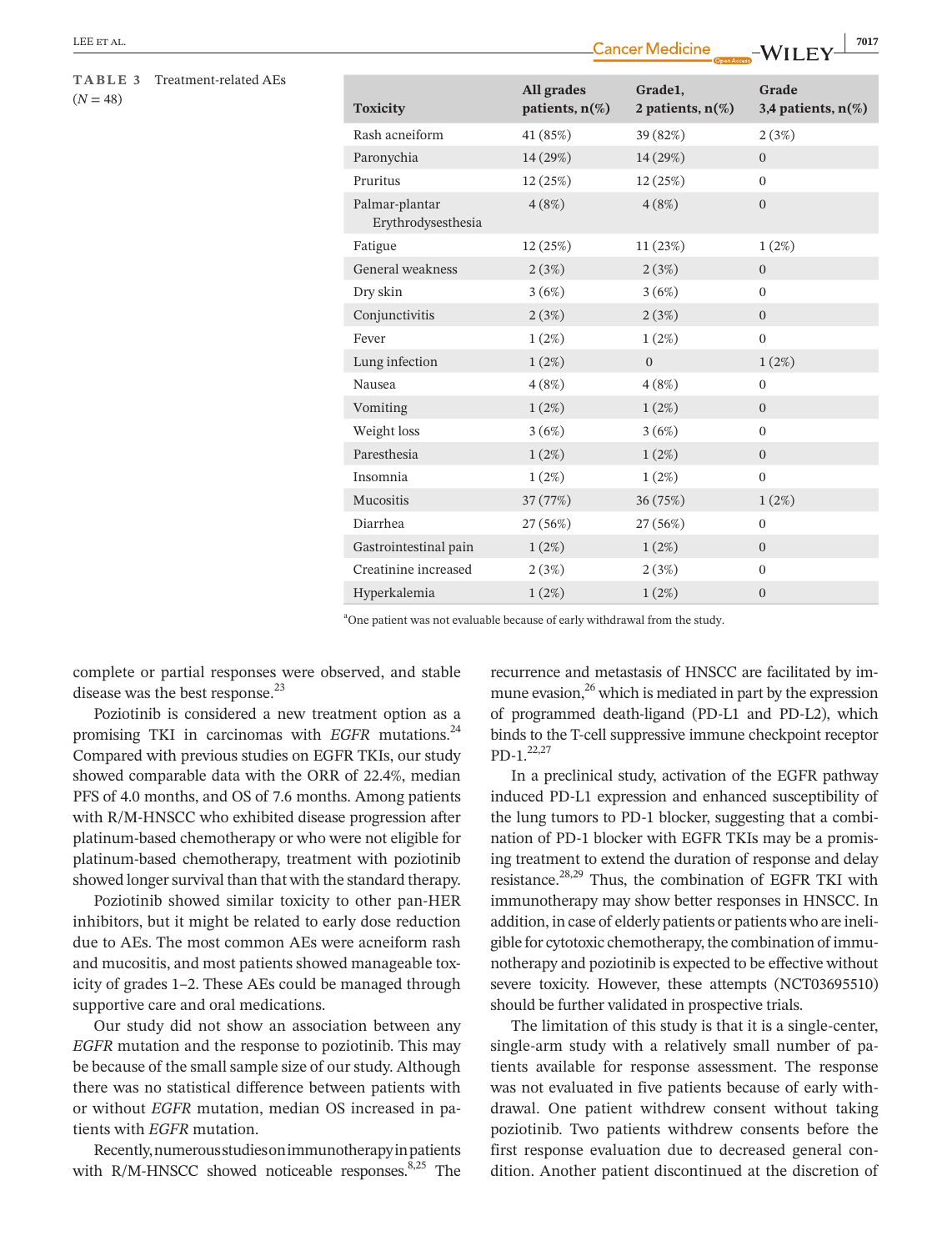

**FIGURE 3** (A) Somatic mutation, gene copy number, and gene expression profiles between the non-clinically benefitted (PFS <6 months) and clinically benefitted (PFS ≥6 months) (*N* = 30) groups. (B) Somatic mutations and copy number for *EGFR*, *ERBB2*, *ERBB3*, and *ERBB4* (*N* = 30)

the investigator due to lung infection of grade 3 or higher and general weakness. The last patient died of sudden cardiac death, which was not considered to be related to the drug. Additionally, frequent low-grade and serious grade 3 or greater skin rash and mucositis need careful monitoring and frequent intervention. However, we believe that pre-emptive dose reduction and active prevention and

education of adverse events could raise the adherence and efficacy of this drug.

In conclusion, compared with other previous EGFR TKIs, poziotinib showed clinically meaningful efficacy with manageable toxicity in patients with platinumrefractory R/M-HNSCC. Owing to the small number of tissues available for targeted capture sequencing, we could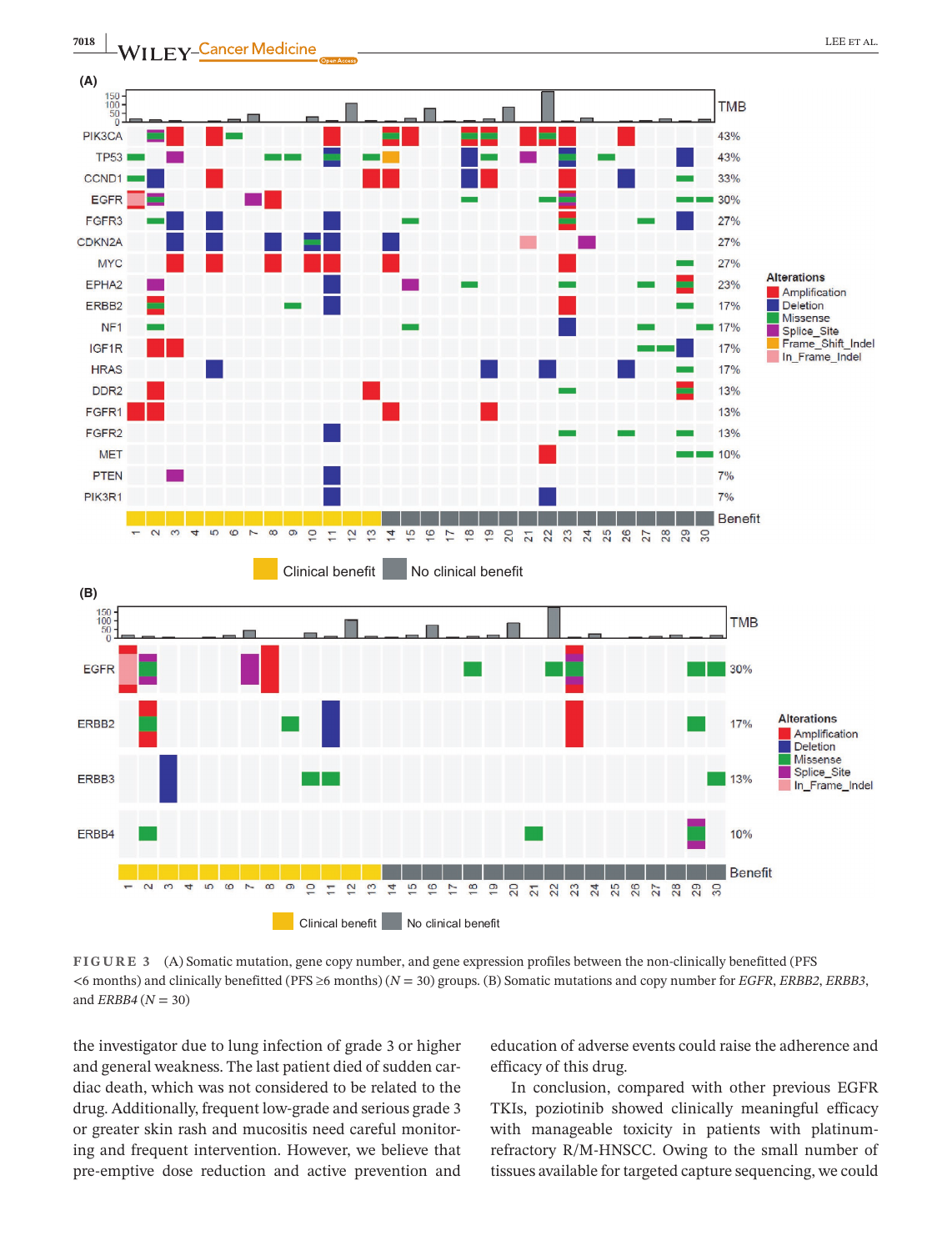**FIGURE 4** Kaplan–Meier curves of PFS (A) and OS (B) according to the *EGFR*/*ERBB2*/*ERBB3*/*ERBB4* mutation status ( $N = 30$ ). PFS, progression-free survival; OS, overall survival



not identify useful biomarkers involved in the response to poziotinib. The identification of molecular markers that could predict clinical response to targeted therapy will aid in the development of personalized targeted treatment, which should be the focus of future studies.

### **ACKNOWLEDGMENTS**

We thank all of the patients, their families, the investigators, research nurses, study coordinators, and operations staff who participated in this trial. The study was sponsored by Hanmi Pharmaceutical Co., Ltd. **(Clinical trial, NCT02216916)**.

# **CONFLICT OF INTEREST**

The authors have no conflicts of interest to disclose.

#### **AUTHOR CONTRIBUTIONS**

**Ji Hyun Lee**: contribution to the data acquisition, responsibility for writing the paper, and statistical analysis. **Seong Gu Heo:** software, statistical analysis, **Beung-chul Ahn:** participation in patient management and data collection. **Min hee Hong:** participation in patient management and data collection, **Byoung Chul Cho:** conceptualization, participation in patient management and data collection, **Sun Min Lim:** conceptualization, study design, participation in patient management and data collection, responsibility for writing the paper. **Hye Ryun Kim**: conceptualization, study design, participation in patient management and data collection, responsibility for writing the paper. All authors reviewed the paper and approved the final version.

# **ETHICAL APPROVAL STATEMENT**

This study was approved by the Institutional Review Board of Severance Hospital (4–2013–0794). The study conforms to the principles for research outlined in the Declaration of Helsinki.

#### **DATA AVAILABILITY STATEMENT**

The data that support the findings of this study are available from the corresponding author upon reasonable request.

## **ORCID**

*Ji Hyun Lee* <https://orcid.org/0000-0001-5798-0108> *Seong Gu Heo* <https://orcid.org/0000-0001-9594-2655> *Min Hee Hong*  $\bullet$  <https://orcid.org/0000-0003-3490-2195>

#### **REFERENCES**

- 1. Siegel RL, Miller KD, Jemal A. Cancer statistics, 2019. *CA Cancer J Clin*. 2019;69:7-34.
- 2. Chow LQM, Haddad R, Gupta S, et al. Antitumor activity of pembrolizumab in biomarker-unselected patients with recurrent and/or metastatic head and neck squamous cell carcinoma: results from the phase Ib KEYNOTE-012 expansion cohort. *J Clin Oncol*. 2016;34:3838.
- 3. Vermorken JB, Mesia R, Rivera F, et al. Platinum-based chemotherapy plus cetuximab in head and neck cancer. *N Engl J Med*. 2008;359:1116-1127.
- 4. Kim HS, Kwon HJ, Jung I, et al. Phase II clinical and exploratory biomarker study of dacomitinib in patients with recurrent and/or metastatic squamous cell carcinoma of head and neck. *Clin Cancer Res*. 2015;21:544-552.
- 5. Kalyankrishna S, Grandis JR. Epidermal growth factor receptor biology in head and neck cancer. *J Clin Oncol*. 2006;24:2666-2672.
- 6. Licitra L, Mesia R, Rivera F, et al. Evaluation of EGFR gene copy number as a predictive biomarker for the efficacy of cetuximab in combination with chemotherapy in the first-line treatment of recurrent and/or metastatic squamous cell carcinoma of the head and neck: EXTREME study. *Ann Oncol*. 2011;22:1078-1087.
- 7. Vermorken JB, Trigo J, Hitt R, et al. Open-label, uncontrolled, multicenter phase II study to evaluate the efficacy and toxicity of cetuximab as a single agent in patients with recurrent and/ or metastatic squamous cell carcinoma of the head and neck who failed to respond to platinum-based therapy. *J Clin Oncol*. 2007;25:2171-2177.
- 8. Ferris RL, Blumenschein G, Fayette J, et al. Nivolumab for recurrent squamous-cell carcinoma of the head and neck. *N Engl J Med*. 2016;375:1856-1867.
- 9. Seiwert TY, Burtness B, Mehra R, et al. Safety and clinical activity of pembrolizumab for treatment of recurrent or metastatic squamous cell carcinoma of the head and neck (KEYNOTE-012): an open-label, multicentre, phase 1b trial. *Lancet Oncol*. 2016;17:956-965.
- 10. Lim SM, Cho SH, Hwang IG, et al. Investigating the feasibility of targeted next-generation sequencing to guide the treatment